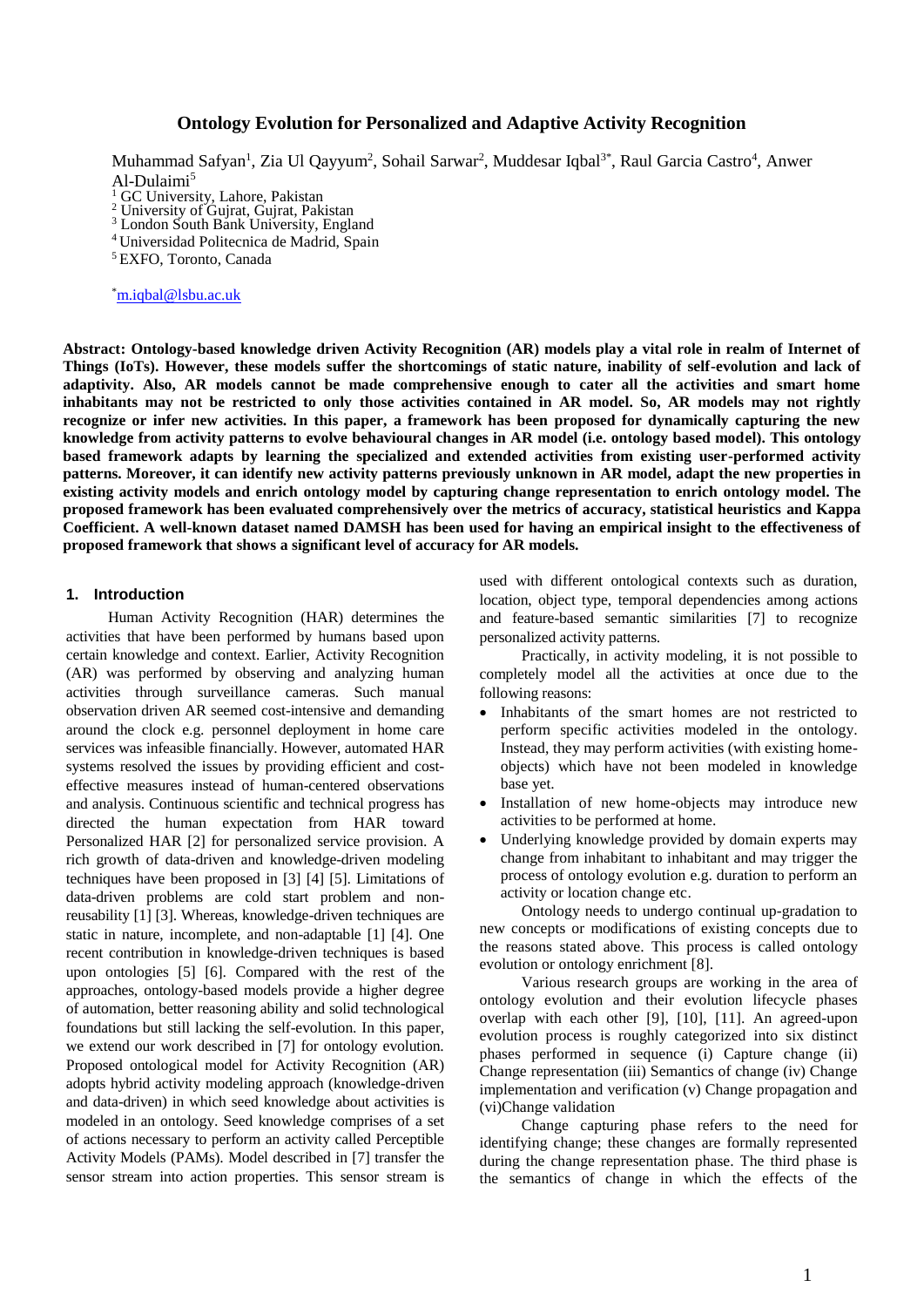change(s) to the ontology itself are determined and resolved. The change implementation phase applies changes to ontology physically. The ontology engineer is directed to log these changes. These changes need to be propagated to dependent elements, carried out in change propagation phase. Finally, the change validation phase allows the ontology engineer to review changes and fix them if required.

One of the major challenges in ontology evolution is to model the process of capturing the change. Capturing the change process requires a thorough analysis of the domain and domain-specific policies to enrich the model. This paper proposes a statistical based algorithmic solution to analyze the labeled activities along with action sequence to capture, represent and implement change for ADL ontology.

In order to capture a change, Stojanovic [12] categorized capturing change processes into four types: (i) Structure-driven: refers to changes in an ontology structure e.g. A class having only one child class should be merged with the superclass. (ii) Data-driven: corresponds to changes observed during analysis of instances in an ontology e.g. A class with many instances should be split into subclasses. (iii) Usage-driven: Changes are inferred from the usage of concepts in the ontology. For example, classes that have not been used for a long time should be deleted (iv) Discoverydriven: refer to the changes when an instance is not properly described.

In this paper, a novel discovery-driven AR ontology evolution approach has been proposed to support the continuous learning of the ontology model. We have already developed a seed ontology described in [7] specifying a generic set of actions for each activity called perceptible activity model (PAMs) from which personalized/complete set of actions (i.e. CAMs) for particular activities are derived. These personalized patterns along with their labels are stored in a log file. If a set of actions is not recognized by the model then it is labeled as "unidentified". The log file patterns are discovered for ontology evolution by the proposed framework. For example, PAMs may learn a specialized activity of the existing activity or it may learn a new activity from the unidentified patterns. Figure 1 shows the conceptual views of ADL ontology evolution.



*Fig.1. Conceptual view of ADL ontology evolution*

In summary, the proposed framework is envisaged to have the following features:

(i) Ability to learn new activities by exploiting the context of existing activities and activity patterns in log file. For instance, it may learn the specialized activity of existing activity or a new activity from unidentified patterns

(ii) Ability to reuse the existing knowledge of ontology to learn an activity

Enable the model to be adaptable and flexible. Adaptability and flexibility enable the model to dynamically update its existing activity model like an action sequence, duration etc.

## **2. Literature review**

Noy, N and et al. [13][33] compare the database schema evolution with ontology evolution and conclude that ontology evolution is similar to object-oriented database schema and semantically richer than database schemas due to it inheritance principles and conclude that ontology evolution approaches are a kind of extension rather than an adaptation of existing approaches. Solutions controlling change consequence are based on rules to satisfy to fulfill to keep up consistency and inference mechanisms based on axioms. Ontology change goals join (depending on ontology language) these two complementary solutions.

[] describes general ontology evolution approaches that can be applied in different domains such as social media, archeology, automotive diagnosis, software bug reports, event management and university management domains. Moreover, a framework is proposed for a comparative study to demonstrate the differences between the approaches

Ontology evolution phases and their issues have been described by the different researchers such as capturing change requirements described by [14] [15], change detection and version logging described by[16], formal change specification described by [12], change implementation and consistency maintenance described by [13].

According to Khattak A., M and et al [17]. The evolution in ontology is mainly of two types i.e., Ontology Population and Ontology Enrichment. Ontology Population adds new instances for already existing concepts. Here only the new instance(s) of the concept is introduced and the ontology is populated. Ontology Enrichment implies changes in the structure of the ontology. For instance when we get a new concept(s), which is absolutely new for our ontology or the idea has a type of changes from its counter concept in the ontology. By then new suited changes are applied to enrich ontology for its instance(s)

Chen, L and et al. [18] proposed the ontological model for smart home in which domain ontology learn from large scale data pertaining to inhabitant activity daily life are caught and mined over an extensive stretch of time. Identify the regular activities pattern along with their descriptive properties as a personalized model. The agent can use the learnt activity to grow ADL ontologies as such an activity model can evolve and subsequently improve the performance of activity recognition.

Gorka and et al. [19] proposed activity recognition and learning model. Recognition module recognizes the inhabitant personalized activity sequence from the generic model encoded in the domain ontology. It only works for sequential activity. Learning module evolute the ontology with specialization of concepts only by observing the frequent pattern of inhabitant and add them in a text file for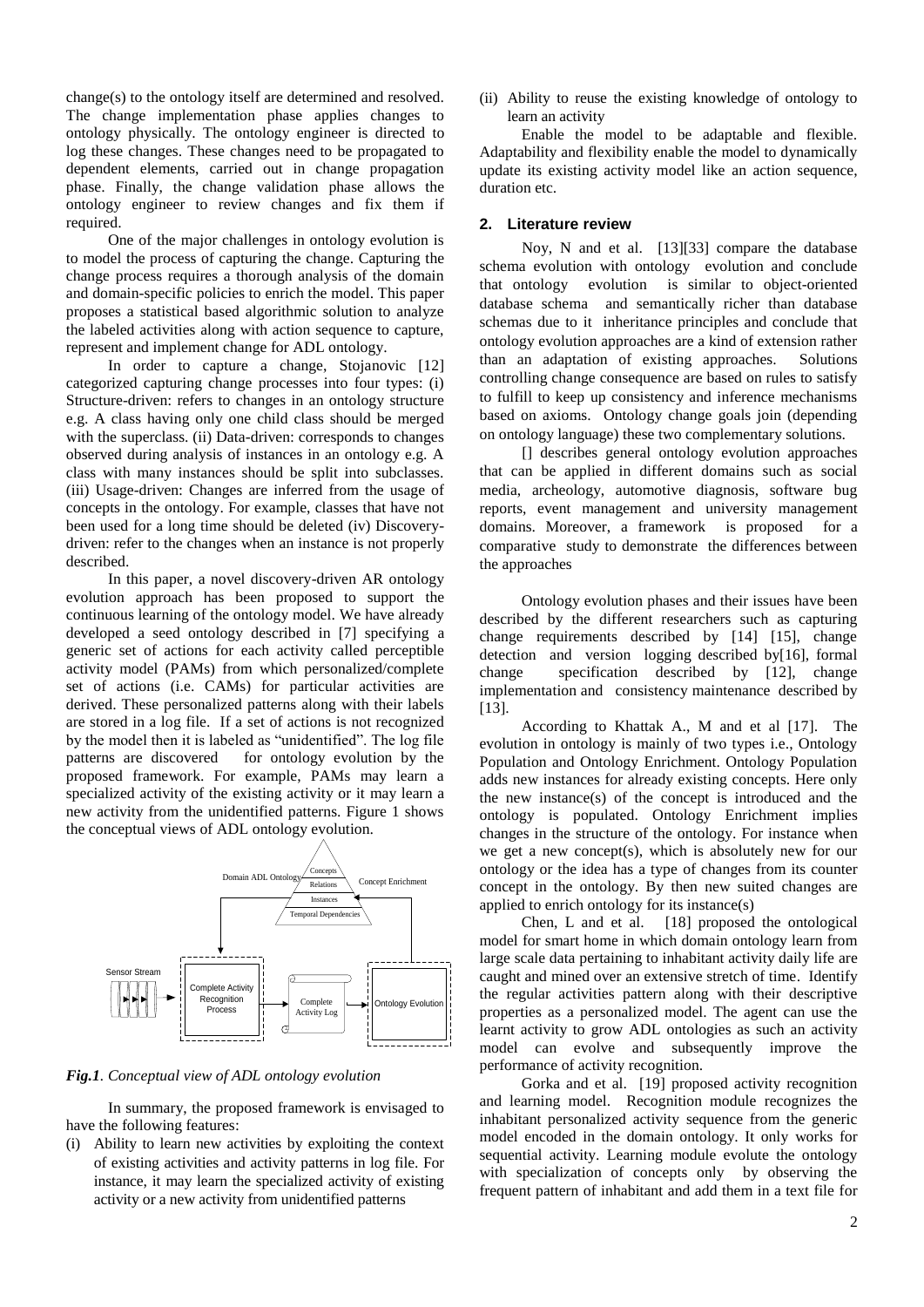the future recognition process. The core idea is to fuse the similar patterns through cosine similarity matrix , Find the outlier regular patterns through statistical technique and present to the domain experts to endorse them as a new activity.

Okeyo and et al. [20] presents a framework that mines the label and unlabeled activities pattern stored in the log file. Unlabeled activities are the patterns for which an activity recognition system is unlabeled to identify them. A pattern having occurrence frequency greater than average are considered a candidate as a new activity in the ontology. The author did not consider an action pattern and actionvalue pattern and sensor noise as three separate metrics to identify the regular pattern.

Our proposed technique is different from the [19][20]. We evolute the model by learning from action properties, object values, sensor noise and unidentified pattern. We learned, not only specialized activities but extended activities and new activities whose coarse grain actions partially exist in two different activities.

Javed and et al. [21] focused on the analysis of ontology change logs formalized as attributed graphs. The objective of this approach is the discovery of reusable domain specific change patterns that can be used in existing knowledge management systems. The approach relies on the use of change logs to reflect all the changes that are explicitly occurred on the ontology entities.

Shufeng ,W and et al. [22] proposed an approach for ontology evolution based on the use of folksonomy. Its objective is the extraction of potential latent semantics provided by folksonomies. Folksonomy is composed of two words; "folk" and "taxonomy". Folksonomy reflects the vocabulary terms used among users. Vander [23] has defined the folksonomy as "the aftereffect of individual free labeling of data and objects for one's own retrieval. The labeling is done in a social domain (normally shared and open to other people). Folksonomy is made from the demonstration of labeling by the individual devouring the data". The methodology accepts folksonomy and ontology as data sources and delivers a folksonomies philosophy as a yield. It demonstrates the three steps of the proposed ontology evolution approach are Extraction, Enrichment and Evolution.

The DYNAMO-MAS approach was proposed by Sellami, Z and et al. [24]. Its objective is to help the ontology engineer to determine the relevant data extracted from the text that can be used to evolve ontologies. The DYNAMO approach is based on the use of Adaptive Multi-Agent Systems (MAS or AMAS). These agents are used to provide the ontology being modified by the extracted data from the text.

Haase and et al. [25] have defined the ontology evolution as the process that "adapt and change the ontology in a consistent way".

Mariem M and et al. [26] [29] discussed the ontology model for formalizing ontology changes which present the inconsistencies that can occur due to the ontology changes. Inconsistencies involve data redundancy, isolated nodes, orphaned individuals and axioms contradiction. The idea is based on the use of Typed Graph Grammar (TGG) to represent the evolved ontology. The inputs of this approach involve the graph and a set of rules. The user codifies manually the rules by the use of Attributed Graph Grammar (AGG) tool to ensure the consistency of the changes that were occurred on the ontology. The outputs are possible inconsistencies.

Stojanovic, L. et al. [27] talked about different ontology editors , their limitations, and complexities, and ease of use issues of these tools for ontology evolution administration. As refinements are required by ontology, so it must be updated by making appropriate changes in it. Therefore, methods to cope with the changes that result from evolution are an essential requirement for ontology editors. paper.

Kondylakis, H. and et al. [30] exploits provenance queries to dynamically explores the evolution of RDF/S ontologies. We construct an ontology of changes for modeling the language of changes and we store all changes as instances of this ontology in a triple store. A protégé plugin and visualization tool have been developing for exploration purpose.

## **3. Proposed Approach for ontology evolution**

In order to provide an agreed upon vocabulary to architectural components and discussion, some important definitions have been devised for implementing the concept as given in the following:

Definition 1: Action Sequence: is a set of actions (pattern) labeled after the recognition process.

Definition 2: Candidate Action Sequence (CAS): is a distinct regular action sequence pattern whose occurrence frequency more than average occurrence frequencies among all the patterns of activity. CAS are potential patterns for capturing the change process.

Definition 3: Specialized sub-Activity: is a subactivity having the same properties as of its parent class/activity but their properties range/restriction is different from its parent class.

Definition 4: Extended sub-Activity: is a sub-activity having more properties than of its parent class.

Definition 5: Coarse-grained Activity: is a concept placed at the root or intermediary level in ontology holding some properties that inherits into their child level concept. Coarse-grained activities are generalized concepts to determine the context of patterns and are not usually assigned to patterns performed by the inhabitants

Definition 6: Fine-grained Activity: is a concept placed at leaf level in a hierarchy and is directly performed by the inhabitant.

Definition 7: sensor noise: sensor stimulation due to the user's mistaken interaction with objects that are not part of any ongoing activity.



*Fig.2. ADL Ontology Evolution Framework*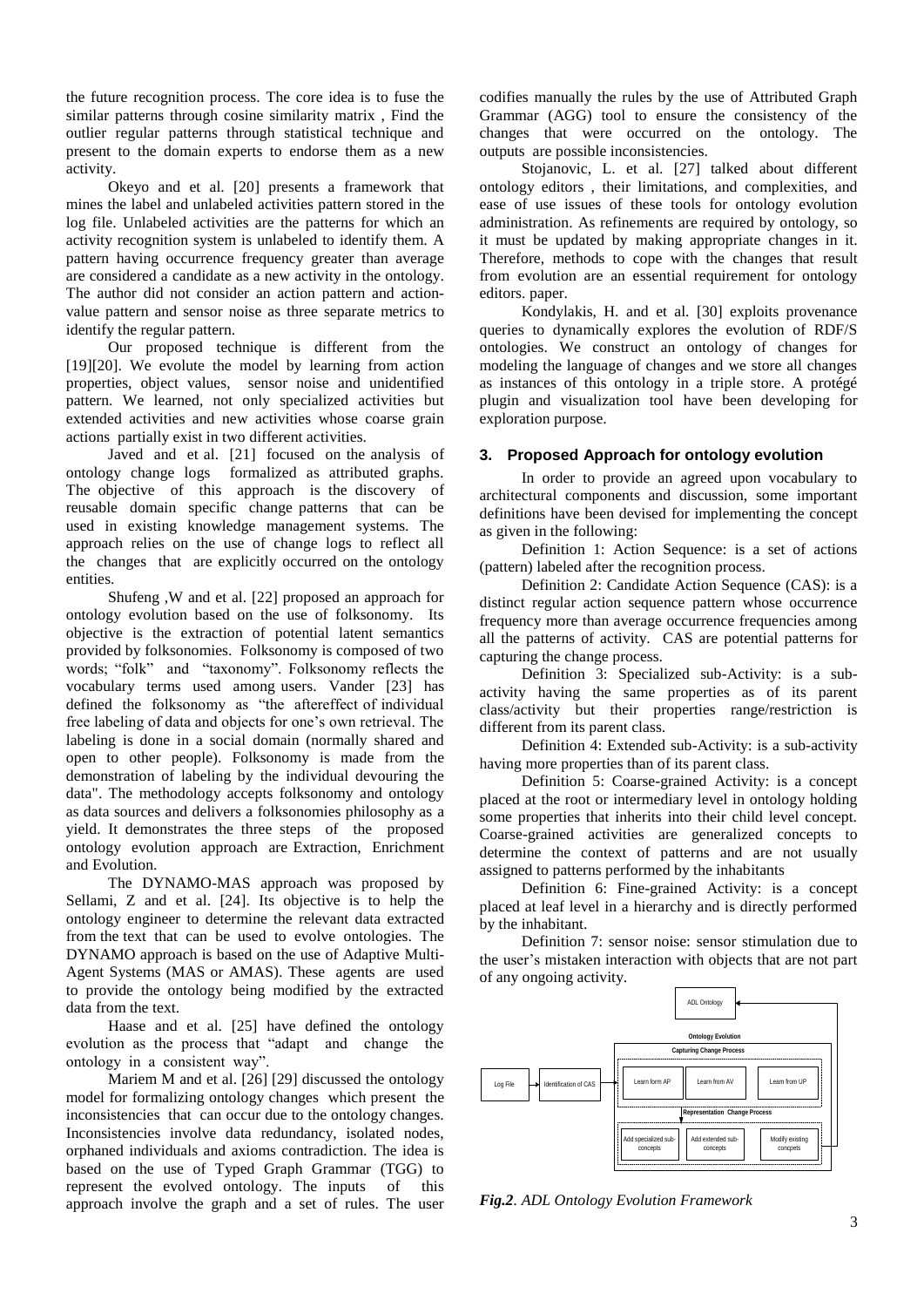Assumption 1: Installation of sensors attached to objects: When a new object is installed at home, it must be associated with senor and appropriate level of information is provided to the system such as sensor type, home-object type to which like cup, kettle etc. and list of activities in which home-object may be used.

Figure 2 shows the proposed model in which a log file is taken as input. It is processed by the Candidate Action Sequence (CAS) module which exploits a frequency-based statistical algorithm to determine the potential patterns for learning a model. These CAS patterns are passed-on to different components of the ontology evolution process in a sequence which learn the activities in three aspects: (i) Learn from Action Properties(AP) (ii) Learn from Action Value(AV) and (iii) Learn from Unidentified Patterns(UP) and enrich the update the existing ontological model with new activities or modifying the existing activities.

## *3.1. Identification of Candidate Action Sequence(CAS)*

In object-based personalized activity modeling, the usage of the objects in a unique way provides a heuristic to enrich ontology. If a person gets started to perform an existing activity in a specific way on regular basis other than the previous routine. Such patterns need to process either they are a new specialized or extended version of an existing activity? The core idea is to calculate the frequency of such patterns. If the occurrence frequency of such distinct patterns is greater than the average occurrence frequency of all previous patterns of an activity, then they should be considered for ontology evolution. Such patterns are called the Candidate Action Sequence (CAS).

The frequency of each pattern and its significance can be calculated with the following algorithm in listing 1.

|  | Listing 1. Algorithm for Candidate Action Sequence(CAS) |  |
|--|---------------------------------------------------------|--|
|--|---------------------------------------------------------|--|

#### **Input:** Labeled log file

**Output:** Candidate action sequence(CAS) **Begin**

Let's

A Tagged Activity  $(S_i)$  having an action sequence  $\langle S_1, S_2, \rangle$  $s_3$ …….. ….  $s_n$ > and

K is the total No. of action sequences against a tag/label in log file is:

 $K =$  total no. of actions sequence = count(Si) Let's DAS<sub>i</sub> be a Distinct Actions Sequence and M is total No. of distinct action sequences in S

 $M =$  total no. of distinct actions = count(DAS)

 $T_i$  be the total No. of action sequences of against each DAS<sup>i</sup>

$$
T \hspace{2.6cm} i =
$$

**End**

total no. of Distinct action sequence in DASi **Frequency ratio** *FR<sup>i</sup>* **of each DAS<sup>i</sup>**

 $FRi =$ Total no of occurrence against DASi  $\frac{3}{\pi}$  Total no of occurrence against  $Si$  = Ti/k Average Frequency Ratio of pattern sequence.  $AR = \frac{Sum(FRi)}{M}$ M Candidate action sequence  $(CAS_i)$  =

 $if FRi > AR \Rightarrow return(DASi \in CASi)$  $else \Rightarrow \text{ i} \neq 0$ 

CAS patterns are passed to different modules for the ontology evolution process in a sequence for learning the ontology model as shown in Figure 2.

#### *3.2. Learning from Action Values(AV)*

Installation of new home-objects may trigger to the learning of new sub-concepts as a specialized activity. For example, if a home-object says "green tea" is newly installed at home under the category "tea-type". Inhabitant may start making "green tea" instead of using regular tea i.e. "brown tea". Regular use of both "brown tea" and "green tea" in a generic action sequence of "making tea" provides a heuristic for learning two new specialized sub-concepts of making tea i.e. "making brown tea" and "making green tea" with added property restrictions "*hasteatype"* brown and "*hasteatype*" green respectively.

To learn specialized sub-concepts, only action-values are considered as learning metrics. Identification process extracts the Candidate Action Sequence (CAS) on the basis of distinct action-values of PAM's actions. In this case, ontology is enriched only when at least two Candidate Action Sequence (CAS) exist. Property restrictions on actionproperties are implemented by getting the difference of action-values between the candidate action sequences.

Let, two Candidate Action Sequences  $S_i$  and  $S_i$ 

 $V_1 = S_i - S_i$  and  $V_2 = S_i - S_i$ 

Range restriction of the properties is V1 and V2 in Si and Sj specialized sub-concepts.

Figure 3 shows the snapshot of the original ontology at left side while the right side shows the resultant ontology after learning two specialized activities of making tea activity i.e. making green tea and making brown tea.



#### *Fig.3. ADL Ontology learning from Action-values.*

Coarse-grained activity label in log file also provides heuristics to learn newly specialized sub-concept. The coarse-grained label is assigned to an action sequence when one or more action-values of sequence do not satisfy the range of the properties for its fine-grained activities. Coarsegrained label is assigned only when the relationship between the super and sub-concepts exist in a specialized manner. For example, if an inhabitant starts making pink tea then the action sequence of making tea is not satisfied by any of two specialized sub-activities of making green tea and making brown tea. In such cases, the activity recognition module labels the pattern for which its patterns are satisfied i.e. making tea. Such coarse-grained labeled patterns may extend to a specialized sub-activities having their own property restriction. Figure 4 shows another specialized subconcept named "pink tea" with property restriction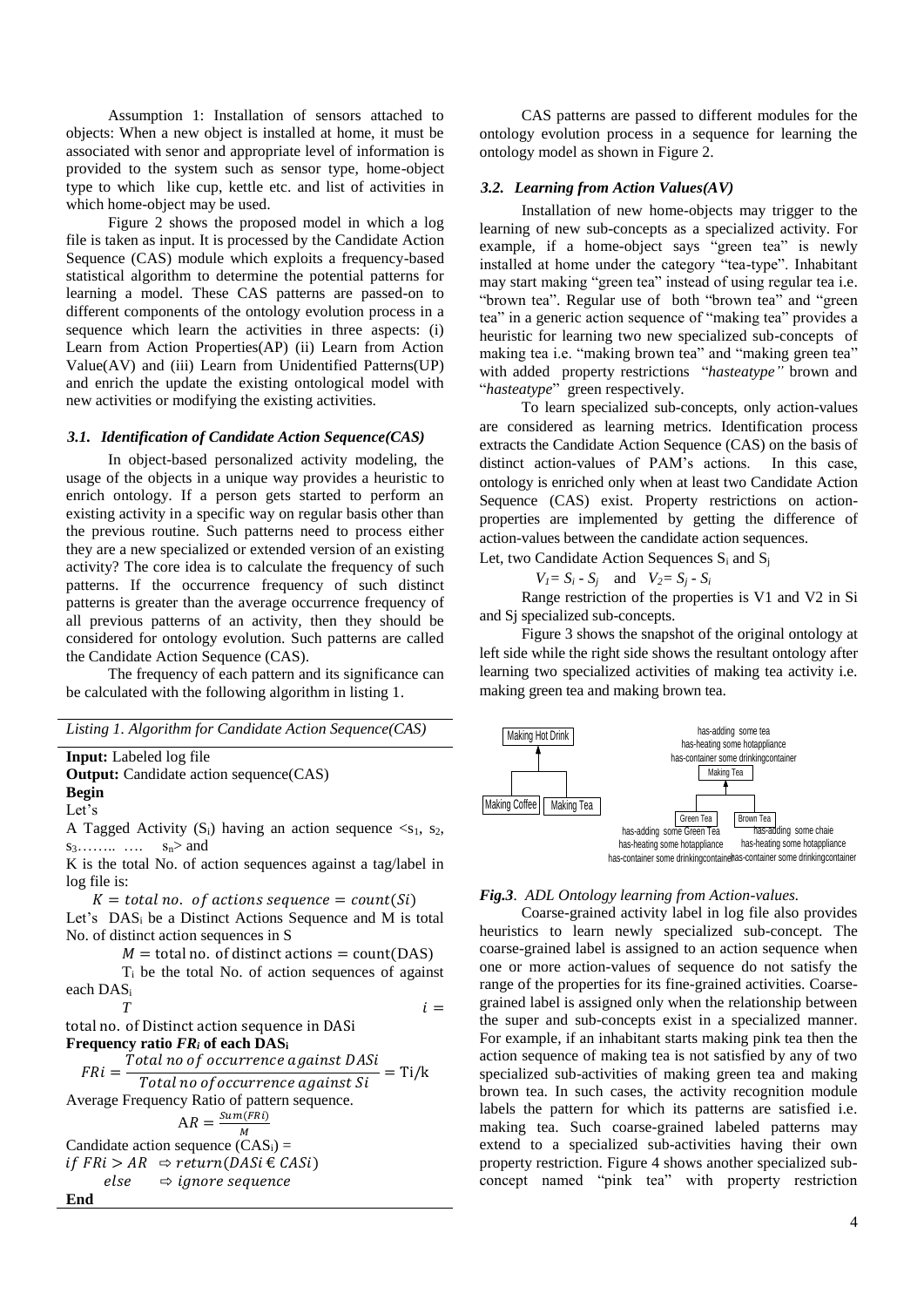"hasteatype pink". The algorithm for ontology enrichment with action value is presented in listing 2.



#### *Fig.4. Learning sub-activity from the coarse-grained label. Listing 2. Enrich Ontology with Action Values*

Input: candidate action sequence, domain ADL ontology Output: specialized concepts begin If (label == Fine-grained) && CAS >= 2) || (label == Coarse-grained) Then { Add two New Sub concept with same property of Fine grained Concept. Add property restriction on actions having variation of activity value. } End if return (specialized concept) end

# *3.3. Learning from Actions Properties (AP)*

In personalized activity modeling, while performing an activity, it is necessary to perform generic action sequence whereas user-specific actions are optional and may vary based on inhabitants. For example, activity "making tea" with two personalized action sequences could be as follows:-

*1. hasheating(stove), hasadding(liquidmilk), hastea(brown), hascontainer(cup) , hasutensil(kettle),hassadding(sugar), hasadding(milk)*

*2. hasheating(stove), hasstrainer(strainer), hastea(brown), hascontainer(cup) , hasaddingl(sugar), haswater(water), haadding(milk)*

First sequence completes personalized model with user-specific actions {hasadding(liquidmilk), hasutensil(kettle), hasadding(sugar)} while second completes the model with actions { hasstrainer(strainer), hasutensil(kettle), haswater(water) }. The occurrence frequency of optional actions in the action sequence provides two heuristics to extend or modify the concepts.

1. If the occurrence frequency of user-specific actions is equal to more than average occurrence frequency of generic action sequence of activity, add that optional action into a generic action sequence.

2. If an action in positive sensor noise having occurrence frequency greater than or equal to the average

occurrence frequency of generic actions sequences. Modify the used-in property of noisy actions by extending its range with under process activity. Add the actions into a generic action sequence. Otherwise, compare its occurrence frequency with an average occurrence frequency of optional sequences. Also, the frequency of action sequence is greater than previous ones, the activitytype property of noisy action by extending its range under process activity. Algorithm for enriching ontology with action property is illustrated in Listing 3.

# *3.4. Learning from Unidentified Pattern (UP)*

AR systems may not assign labels to action sequences that do not match with any generic sequence of domain ontology due to two reasons i.e. positive sensor noise and inhabitant performed an activity that is not encoded in the domain ontology.

*Listing 3. Enrich Ontology with Actions Properties*

**Input**: candidate action sequence, domain ADL ontology **Output:** enrich ADL ontology with specialized concepts **Begin** Let a Tagged Activity  $(S_i)$  with a personalized action sequence  $\langle s_1, s_2, s_3, \ldots, s_n, s_1, o_2, o_3, \ldots, \ldots, o_n \rangle$ Where  $s_i$  are generic action sequence and  $u_i$  are userspecific actions. K is the total No. of action sequences S is:  $K = count(S)$  $M<sub>i</sub>$  is occurrence frequency of a single generic action sequence s<sup>i</sup> in S  $Mi = count(Si)/K$ Average occurrence Frequency of Generic Action Sequence=  $FGS= average(Mi)$  $N_i$  is occurrence frequency of a single user-specific actions  $u_i$  in  $S = Ni = count(u_i)/Mi$ 

Average occurrence Frequency of user-specific Action Sequence FOS=  $count(ui)/Ni$ 

Let's  $Q_i$  is occurrence frequency of a single Positive Sensor Noise in S<sup>i</sup>

 $Qi = count(ni)/k$ 

If (Ni>FGS) then {

⇨ DASi € CASi

Add a sub concept of under process activity with

GAS= {GAS of under process activity+ action  $N_i$ } Else if (Qi>FGS)

Extend the range of the Home-object activity-type property by the under process activity.

Add a sub-concept of under process activity with GAS=  $\{GAS \}$  of under process activity+ action  $Q_i\}$ Else if (Qi>FOS)

Extend the range of the Home-object activity-type property by the under process activity.

} End if

return (ADL ontology)

**End**

In the case of sensor noise, AR model is unable to assign the label to action sequence and labeled with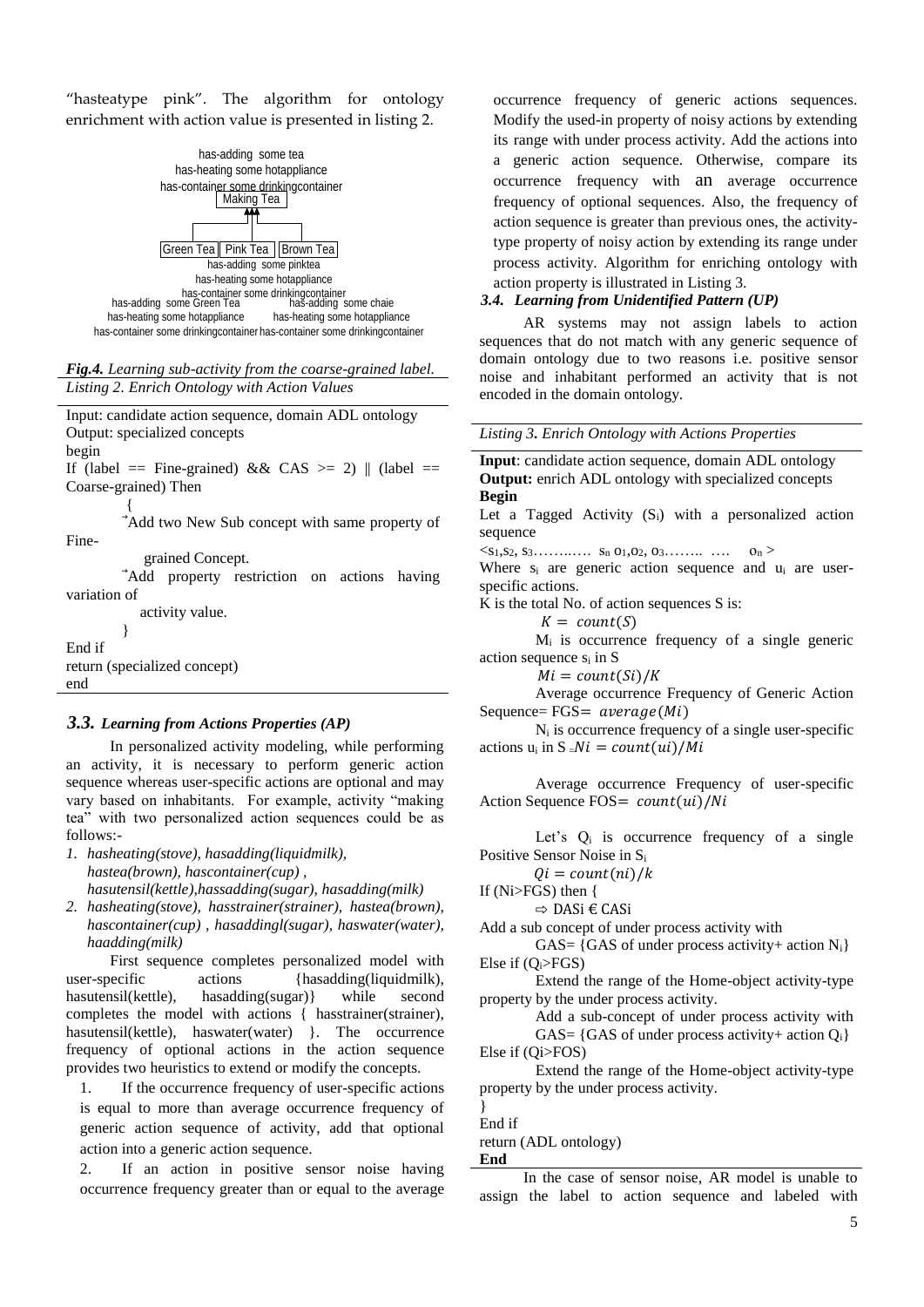"Unidentified". Such patterns can never be a regular action sequence and cannot be selected as CAS. The second case is applicable when inhabitants perform an activity and that activity is not encoded in the domain knowledge. Unidentified labeled action sequence comprises of the actions belonging to multiple activities but none of the generic action sequence is complete. For example, generic action sequence of activities "making Russian salad", "making milk", "making tea" are given below:-

*making Russian salad={hasFruit(fruit), hasvegitable(vegitable) , hascontainer(bowl)} making milk={hasmilk(milk), hascontainer(cup)}* 

*making tea={hasheating(stove), hastea(black), hascontainer(cup), hasweetening(sugar)}*

Let's observe an unidentified action sequence: *hasFruit(fruit), hasmilk(milk), hasblender(blender), hascontainer(cup), hasweetening(sugar), hasice(ice)*

If such action sequences exist in some regular fashion, they need to be modeled in the ontology.

For the purpose of change representation, the position of concepts in the activity hierarchy of ontology is determined. In the above example, it is clearly observed that pattern is of "cold drink" being the reason for the "cup", "milk" and "ice" are the properties of "drink". Whereas, cold drink activities are linked with fruit, blender, and juice.

The only way to find the position of a new concept in the hierarchy is to measure the similarity between unidentified patterns and all generic action sequences of domain ontology. The one having the maximum similarity with the generic action sequence is the sibling of unidentified concept.

In order to find the similarity among the action sequences, pattern matching techniques are required not considering the order of the actions. Among well-known techniques for pattern matching are: Principal component analysis [27], Jacquard coefficient [27], Sørensen–Dice index [28], Tversky's similarity [29].

In proposed work, Tversky's similarity algorithm is used to find the similarity between two action sequences. Let S1 and S2 are two action sequences of the same activity, similarity matching can be calculated as:

 $simT(S_1, S_2) = \frac{S_1 \cap S_2}{(S_1 - S_2) + (S_2 - S_1)}$  $(S_1 - S_2) + (S_2 - S_1) + (S_1 \cap S_2)$ (1)

Where

 $S_1 \cap S_2$  Are the common values of S1 and S2.

 $(S_1 - S_2)$  Value in S1 not in S2

 $(S_2 - S_1)$  Value in S2 not in S1

Similarity among every possible pair of action sequences can be calculated by the so-called Similarity Matching Matrix (SMM), which is a matrix of all action sequences in ontology and unidentified CAS patterns.



*Fig.5. Similarity Matching Matrix*

Statically, the highest value of each row shows the maximum similarity between an action sequence Si and unidentified label ui. Change representation has the Sibling relationship between Ui, Si and GAS of Ui is a generic action sequence of Si and Suggestive action by a domain expert. Algorithm for ontology enrichment with unidentified patterns is presented in listing 4.



*Listing 4. Enrich Ontology with Unidentified patterns*

| Input: candidate action sequence, domain ADL ontology |
|-------------------------------------------------------|
| Output: enrich ADL ontology with specialized concepts |
| Being                                                 |
| Foreach (Ui)                                          |
|                                                       |
| Calculate Foreach(Si)                                 |
|                                                       |
| $HighSim = 0$                                         |
| $Sim=Sim(Ui, Si)$                                     |
| IF $(sim) > HighSim$ )                                |
| $HighSim=sim$                                         |
|                                                       |
| End loop                                              |
| Create Sibling Concept of Si with $GAS = GAS(Si)$ +   |
| Domain Expert                                         |
|                                                       |
| End loop                                              |
| return (ADL ontology)                                 |
| End                                                   |
|                                                       |

#### **4. Result and Evaluation**

In order to evaluate the performance of the proposed framework and have an empirical view of its effectiveness, baseline datasets described in [1] named Data Acquisition Methodology for Smart Homes (DAMSH) has been used. Dataset acquisition statistics such as ground truth facts, unlabelled data acquisition source files and dataset file are available online:

*[https://www.dropbox.com/sh/28e7ca7gdeap7d9/AAAFGhIcXmdEmJIYh5fT](https://www.dropbox.com/sh/28e7ca7gdeap7d9/AAAFGhIcXmdEmJIYh5fTxAVya?dl=0) [xAVya?dl=0](https://www.dropbox.com/sh/28e7ca7gdeap7d9/AAAFGhIcXmdEmJIYh5fTxAVya?dl=0)*

DAMSH contains 2.483 sensors stimulations in 111 days. A total of 10 distinct activities have been performed in a parallel and sequential fashion. The parallel activities in the dataset are "watching tv", "making tea", "making coffee", and "making pasta". Among the sequential activities are "taking nap", "chores", "shaving", "bathing", "taking medicine", and "washing cloth". The dataset contains 10% sensor noise of actual data. Sensor noise is unbiased and generated without any human interruption by the random () function. DAMSH code, sensor noise stimulation code and software manual are available online: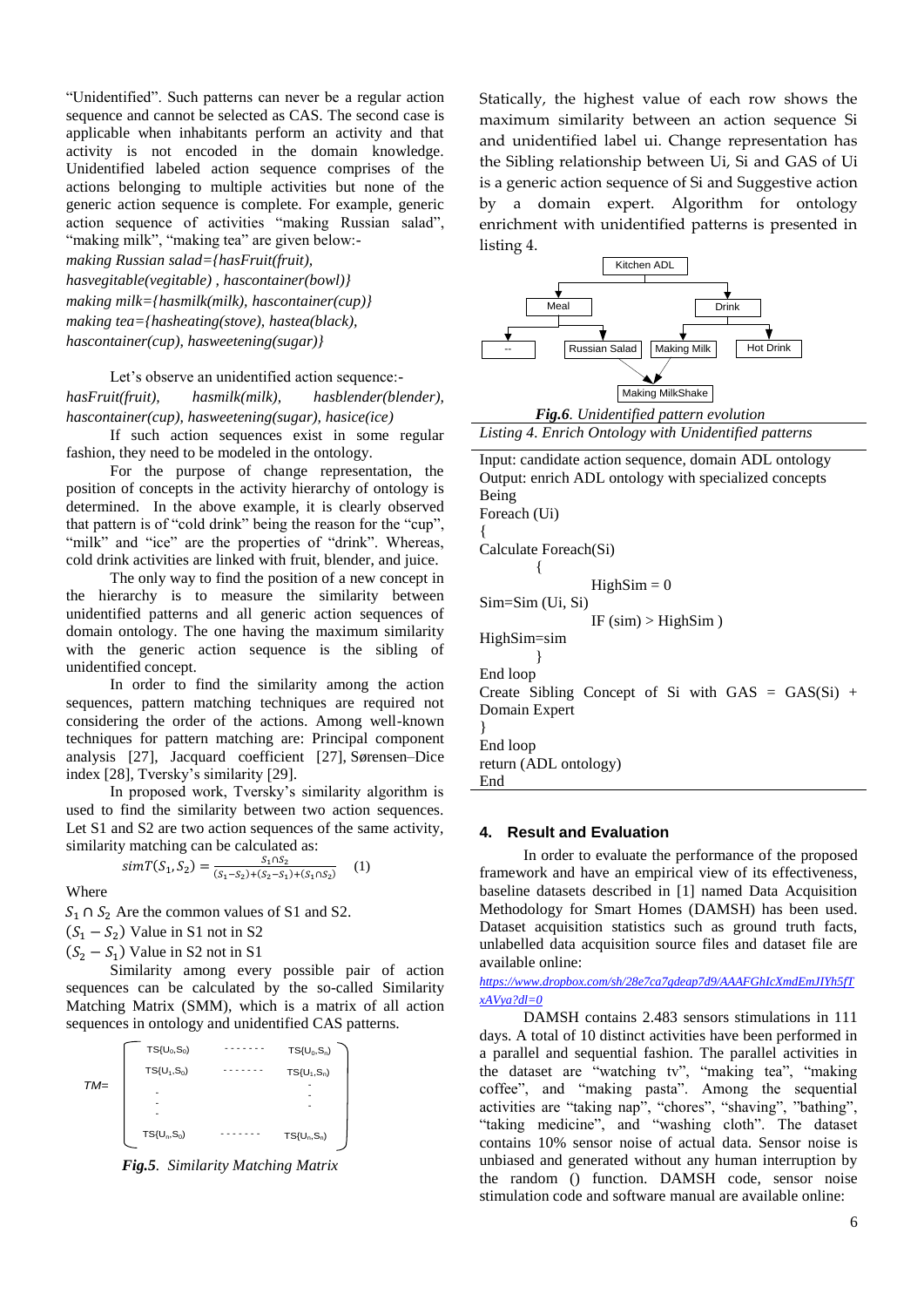*[https://www.dropbox.com/sh/vis7da2hi0f8fa9/AABSoRDpUuqpCK](https://www.dropbox.com/sh/vis7da2hi0f8fa9/AABSoRDpUuqpCKlDOEXy4hiEa?dl=0) [lDOEXy4hiEa?dl=0](https://www.dropbox.com/sh/vis7da2hi0f8fa9/AABSoRDpUuqpCKlDOEXy4hiEa?dl=0)*. Table 1 shows the summary statistics of the data.

Evaluation is performed on patterns of specific activities extracted from the data set to evaluate the different components of the proposed system. We targeted the specific parts of ontology for evolution. For the first experiment, we targeted the part of ontology shown in figure 6 which considers ADL Kitchen activities as shown in Figure 7.





Action sequence (patterns) in the log file for activity "making a hot drink (30)" and its sub-activities "making tea (54)" and "making coffee (59)" have been taken by the system as input as shown in Figure 7.

**Table 1**. Dataset statistics

| Data set<br>characteristics | Randomize sequence of actions<br>$\bullet$<br>for activities of each day<br>Contains 10% sensor noise of<br>actual data<br>Unbiased data, generated by<br>using contextual knowledge of<br>activity ontology, and sensor<br>noise by random() function | No. of<br>days.                    | 111                                                                                                                                                                                                                          |
|-----------------------------|--------------------------------------------------------------------------------------------------------------------------------------------------------------------------------------------------------------------------------------------------------|------------------------------------|------------------------------------------------------------------------------------------------------------------------------------------------------------------------------------------------------------------------------|
|                             | Single variant                                                                                                                                                                                                                                         |                                    |                                                                                                                                                                                                                              |
| Parallel<br>activities      | Watching tv with making tea<br>$\bullet$<br>Watching tv with making pasta<br>Making tea with making coffee<br>Making pasta with making tea                                                                                                             | No. of<br>activities<br>occurrence | $\bullet$<br>making<br>pasta(70)<br>making<br>tea(111)<br>making<br>cofree(37)<br>watching<br>Tv(111)<br>taking<br>nap(134)<br>chores(100)<br>shaving $(70)$<br>bating(50)<br>taking<br>medicine(30)<br>washing<br>cloth(10) |
| Total No. of                | 2.483                                                                                                                                                                                                                                                  | Sensor                             | 10% of the actual                                                                                                                                                                                                            |
| sensor<br>occurrence        |                                                                                                                                                                                                                                                        | noise                              | data set                                                                                                                                                                                                                     |

The first experiment shows the evolution of finegrained activities "making tea" and "making coffee" and then on coarse-grained activity "making the hot drink".

Targeted patterns have been processed by Candidate Action Sequence (CAS) module (as elaborated in listing 1) to determine the patterns having frequency more than the

average frequencies of distinct patterns. Four distinct patterns of "making tea" and six distinct patterns of "making coffee were found. Thereafter, the frequency ratio of each pattern has been calculated. Finally, CAS is selected. Table 2 states the CAS for making tea activity i.e. tea-pattern3 and tea-pattern4.

**Table 2.** Occurrence Frequencies of Fine-grained activities

| Action              | Occurrence     | Frequency  | Average   | Candidate            |
|---------------------|----------------|------------|-----------|----------------------|
| Sequence            | Frequency      | of pattern | Frequency | Action               |
|                     |                |            |           | Sequence             |
| Tea-pattern1        | $\mathfrak{D}$ | .037       | .246      | Tea-                 |
| Tea-pattern2        | $\mathfrak{D}$ | .037       |           | pattern3<br>Tea-     |
|                     |                |            |           |                      |
| Tea-pattern3        | 20             | .37        |           | pattern4             |
| Tea-pattern4        | 30             | .54        |           |                      |
|                     |                |            |           |                      |
| Coffee-pattern1     |                | .017       | .167      | Coffee-              |
| Coffee-pattern2     | $\mathcal{R}$  | .051       |           | pattern4<br>Coffee-  |
|                     |                |            |           |                      |
| Coffee-<br>pattern3 | $\overline{5}$ | .085       |           | pattern <sub>5</sub> |
| Coffee-pattern4     | 20             | .34        |           |                      |
| Coffee-pattern5     | 25             | .42        |           |                      |

Similarly, two candidate action sequences were shortlisted for making coffee activity i.e. coffee-pattern4 and coffee-pattern5 are extracted as CAS. Resultant ontology as shown in Figure 8 (following the process of the algorithm given in listing 2), has two specialized activities "making brown tea" and "making green tea"



*Fig.8. Fine-grained evolution for making tea activity*

The second experiment was performed for the coarsegrained activity label making tea (30). Twenty four out of thirty patterns have a specific value for a property "has adding" i.e. "pink tea". The reason for the unsatisfied range restriction of fine-grain activities, the coarse-grained label is assigned. For example, one pattern of "making tea" is *has adding(pinktea), hashotappliance(stove) hasadding(milk).* Action property sequence is the same as that of "making brown tea" except one property *range* of *hasadding* i.e. the object *hasadding pinktea* having *range hasadding browntea*(in "making brown tea" activity). In such cases, ontology needs to evolute with new activity having a satisfied range of properties. Table 3 depicts the process of CAS for making tea activity. Figure 9 shows the resultant snapshot of ontology after evolution coarsegrained activity.

**Table 3.**OccurrenceFrequencies of Coarse-grained activities

| Action<br>Sequence | Occurrence<br>Frequency | Frequency<br>of pattern | Average<br>Frequency | Candidate<br>Action<br>Sequence |
|--------------------|-------------------------|-------------------------|----------------------|---------------------------------|
| Tea-pattern1       |                         | .037                    | .246                 | Tea-                            |
| Tea-pattern2       |                         | .037                    |                      | pattern4                        |
| Tea-pattern3       |                         | .37                     |                      |                                 |
| Tea-pattern4       | 20                      | .54                     |                      |                                 |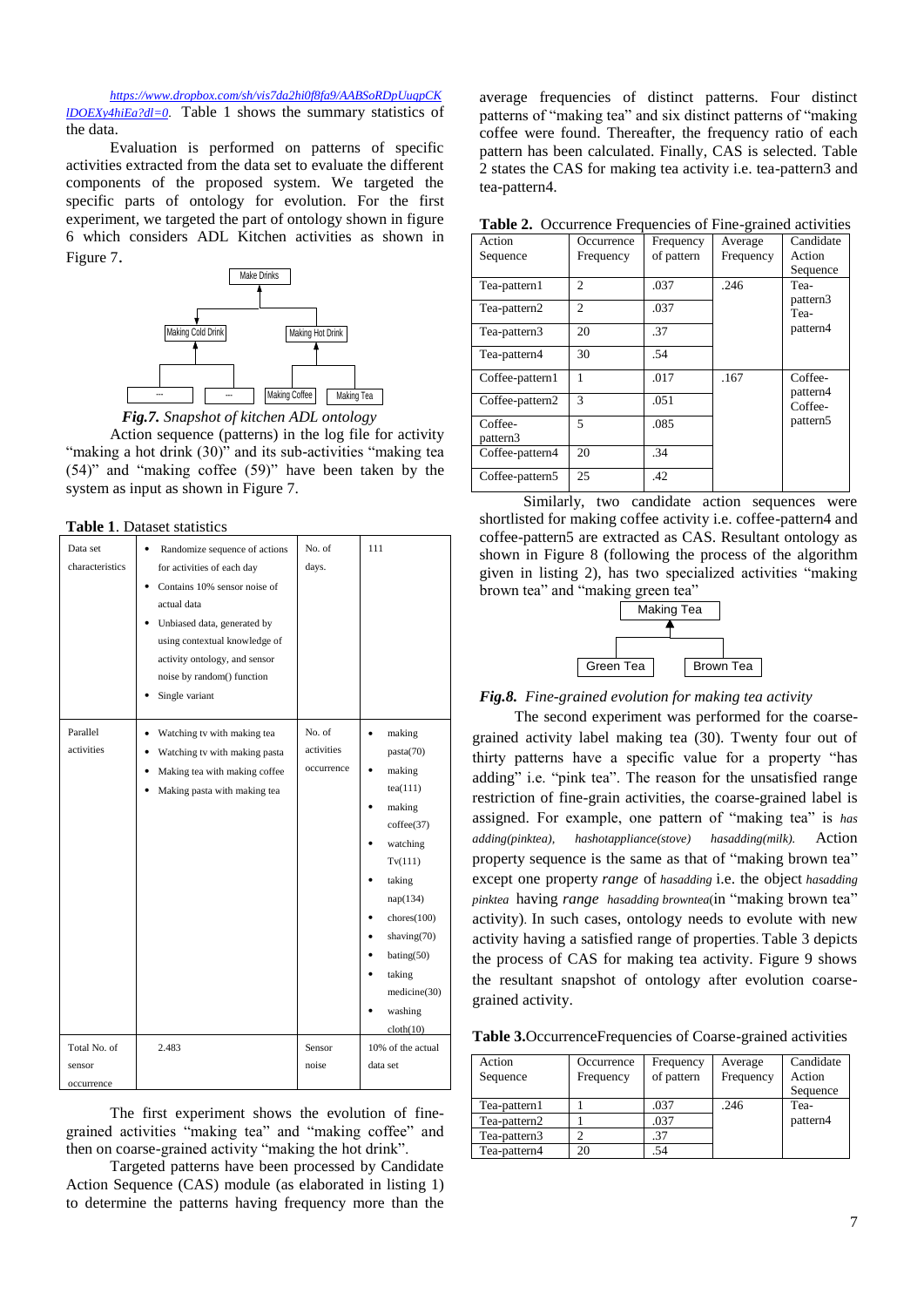

*Fig.9. Coarse-grained evolution for making tea activity*

The third set of experiments was performed for the evolution of extended sub-activities from the regular presence of sensor noise or optional sensors in patterns.

Sensor noise is a mistaken interaction with objects that are not present in pattern persistently. If there is a regular noise in patterns then it is an indication that inhabitants are changing their behavior and started using an object in an activity for which knowledge is not encoded in the ontology.

In order to evaluate this scenario, two activities were selected i.e. "making brown tea" and "making pink tea". Perceptible activity models of both activities are given below:

*Making brown tea: has adding(tea), has adding(milk), hashotappliance(stove)*

*Making pink tea: has adding(milk), hashotappliance(stove), has adding(pink)* 

In "making brown tea", use of optional objects is taken into consideration while in "making pink tea" sensor noise is considered for sake of experiment. Table 4 shows the object frequencies along with CAS objects for optional objects and sensor noise in both activities. While Table 5 illustrates the frequencies of unidentified patterns

**Table 4**. Occurrence Frequencies of sensor noise and optional sensors

| Action<br>Sequence                | Object<br>Occurrence                  | Frequency<br>of objects | Average<br>Frequency | Object<br>learned<br>along with<br>property |
|-----------------------------------|---------------------------------------|-------------------------|----------------------|---------------------------------------------|
|                                   | Making brown tea optional sensor (16) |                         |                      |                                             |
| Water                             | 10                                    | .67                     | .37                  | Water                                       |
| Strainer                          |                                       | .27                     |                      |                                             |
| Has sugar                         |                                       | .07                     |                      |                                             |
| Making pink tea sensor noise (18) |                                       |                         |                      |                                             |
| Cardamom                          | 12                                    | .92                     | .5                   | Cardamom                                    |
| Spoon                             |                                       | .08                     |                      |                                             |

Resultant perceptible activity model for "making brown tea" and making pink tea" is given as follows:

*Making brown tea: hasadding(tea), hasadding(milk), hashotappliance(stove), has adding(water)*

*Making pink tea: hasadding(milk), hashotappliance(stove), hasadding(pink), hasadding(cardamom).* 

Table 5. Occurrence Frequencies of Unidentified patterns

| Action<br>Sequence      | Occurrence<br>Frequency     | Frequency<br>of pattern | Average<br>Frequency | Candid-ate<br>Action<br>Sequence    |
|-------------------------|-----------------------------|-------------------------|----------------------|-------------------------------------|
| Unlabeled-<br>pattern1  |                             | .017                    | .167                 | Unlabeled -<br>pattern4,            |
| Unlabeled -<br>pattern2 | $\mathcal{R}$               | .051                    |                      | Unlabeled -<br>pattern <sub>5</sub> |
| Unlabeled -<br>pattern3 | $\overline{\phantom{0}}$    | .085                    |                      |                                     |
| Unlabeled -<br>pattern4 | 20                          | .34                     |                      |                                     |
| Unlabeled -<br>pattern5 | $\mathcal{D}_{\mathcal{L}}$ | .42                     |                      |                                     |
| Unlabeled -<br>pattern6 | $\overline{\phantom{0}}$    | .085                    |                      |                                     |

## **5. Conclusion**

A dynamic, adaptive and self-evolution framework for activity recognition has been proposed in this paper. The AR models, mechanisms and algorithms for activity evolution and activity learning are discussed in detail. From experiments performed, it is evident that the proposed ontology evolution model is fundamental to support reusable, adaptive and personalized AR model. Moreover, it has the capacity to learn new activities by determining the contexts from existing activities. Another visible contribution is the development of dataset and scenarios to test various scenarios using the proposed framework. Hence, it may be asserted that a promising solution for the cold start problem is implemented.

The work presented is extendible for large-scale experiments and ontology consistency evaluation. One promising future direction is to work on learning the actions for an activity based on temporal dependencies among the actions. The proposed model is presented for simple activities that can be extendible for complex activities like preparing breakfast. The proposed model is unable to handle the patterns having missing sensor values, handling the missing sensors values in the adaptable model is one appealing future directions.

# **References**

- [1] Chen, L., Hoey, J., Nugent, C. D., Cook, D. J., & Yu, Z.. 'Sensor-based activity recognition'. IEEE Transactions on Systems, Man, and Cybernetics, Part C (Applications and Reviews), 2012, 42(6), pp 790-808.
- [2] Yang, P., Stankevicius, D., Marozas, V., Deng, Z., Liu, E., Lukosevicius, A., Min, G. 'Lifelogging data validation model for internet of things enabled personalized healthcare'. IEEE Transactions on Systems, Man, and Cybernetics: Systems, 2008, 48(1), pp 50-64.
- [3] Ni, Q., García Hernando, A. B., & de la Cruz, I. P. 'The elderly's independent living in smart homes: A characterization of activities and sensing infrastructure survey to facilitate services development'. Sensors, 2015, 15(5), pp 11312-11362.
- [4] Meditskos, G., Kontopoulos, E., & Kompatsiaris, I. 'Knowledge-driven activity recognition and segmentation using context connections'. In International Semantic Web Conference Springer, Cham., 2014
- [5] Riboni, D., & Bettini, C.. 'COSAR: hybrid reasoning for context-aware activity recognition'. Personal and Ubiquitous Computing, 2011, 15(3), pp 271-289.
- [6] Chen, L., Nugent, C. D., & Wang, H. 'A knowledgedriven approach to activity recognition in smart homes'. IEEE Transactions on Knowledge and Data Engineering, 2012, 24(6), pp 961-974.
- [7] Safyan, M., Qayyum, Z. U., Sarwar, S., García-Castro, R., & Ahmed, M. 'Ontology-driven semantic unified modelling for concurrent activity recognition (OSCAR)'. Multimedia Tools and Applications, 2018, pp 1-32.
- [8] Khattak, A. M., Batool, R., Pervez, Z., Khan, A. M., & Lee, S.. 'Ontology Evolution and Challenges.' J. Inf. Sci. Eng., 2013, 29(5),pp 851-871.